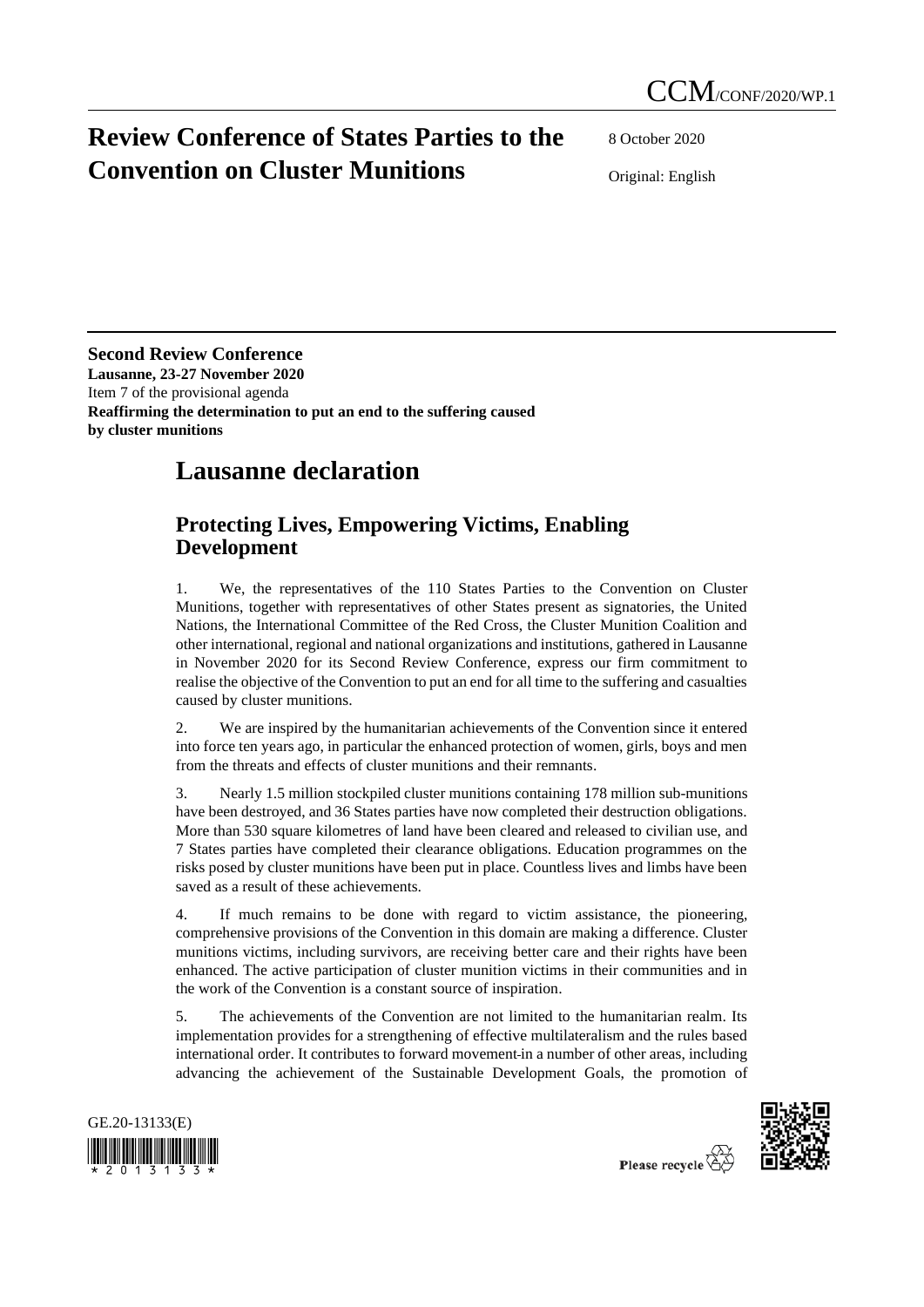international peace and security, human rights and international humanitarian law. Human security is also improved by the implementation of the Convention.

6. These achievements are in no small part owed to a strong partnership between States Parties to the Convention, international and regional organisations and civil society. We remain committed to fostering and reinforcing this cooperation at all appropriate levels to achieve our common goals.

7. Notwithstanding the many achievements to date, much remains to be done to fulfil the objective of the Convention. Too many people – women, girls, boys and men – are still injured or killed by cluster munition use or remnants every year, and many communities are hindered in their development by the presence of cluster munition remnants.

8. We are gravely concerned by the increase in civilian casualties and by the humanitarian impact resulting from the repeated and well-documented use of cluster munitions since the First Review Conference. This grave concern applies in particular to the use of cluster munitions in Syria, which accounts for the vast majority of global recorded casualties of these weapons, and also in Yemen, as well as to the various allegations of use since 2015. Guided by the object and provisions of the Convention, we condemn the use of cluster munitions by any actor under any circumstances.

9. We will redouble efforts to promote further the norms established by the Convention, engage States still relying on cluster munitions and reinforce the growing stigma now associated with these weapons, with a view to discouraging any new use of these weapons. We will continue to address allegations, reports or documented evidence of cluster munitions use with all the necessary diligence and attention. We call upon those that continue to use cluster munitions, as well as those that develop, produce, otherwise acquire, stockpile, retain or transfer these weapons, or that assist, encourage or induce anyone to engage in such activities, to cease immediately.

10. Putting an end to the harm caused by cluster munitions will require universal adherence with the Convention. Progress in this area constitutes a pressing priority, and we urge all States that have not yet done so to join the Convention without delay. We will intensify our efforts to promote universal adherence to the Convention, bearing in mind the decision on accelerated universalisation adopted by the Review Conference.

11. Ending the harm caused by cluster munitions will also require the full and timely implementation of the Convention. If great strides have been made in this area, much remains to be done and we will take every possible step towards fulfilling this objective over the next review cycle.

12. We will make every effort to complete our time-bound obligations by the Third Review Conference. We will seek to increase the pace of both stockpile destruction and clearance, with a view to completing our obligations as soon as possible, and in any event no later than our respective deadlines set by the Convention.

13. We will take forward efforts to put in place effective and targeted risk education programmes for communities at risk, with a view to preventing new casualties. We will collect and analyse data to better understand the impact of risk education efforts, including in terms of behavioural changes.

14. While we aim for no new victims of cluster munitions, we understand that this does not mean a world without cluster munitions victims. Significant challenges remain for their needs to be met and their rights guaranteed. We will increase efforts to address the needs of victims, and will ensure their full, equal and effective participation in society. We are committed to ensuring that assistance to victims is integrated into national policies and legal frameworks relating to the rights of persons with disabilities as well as health, education,